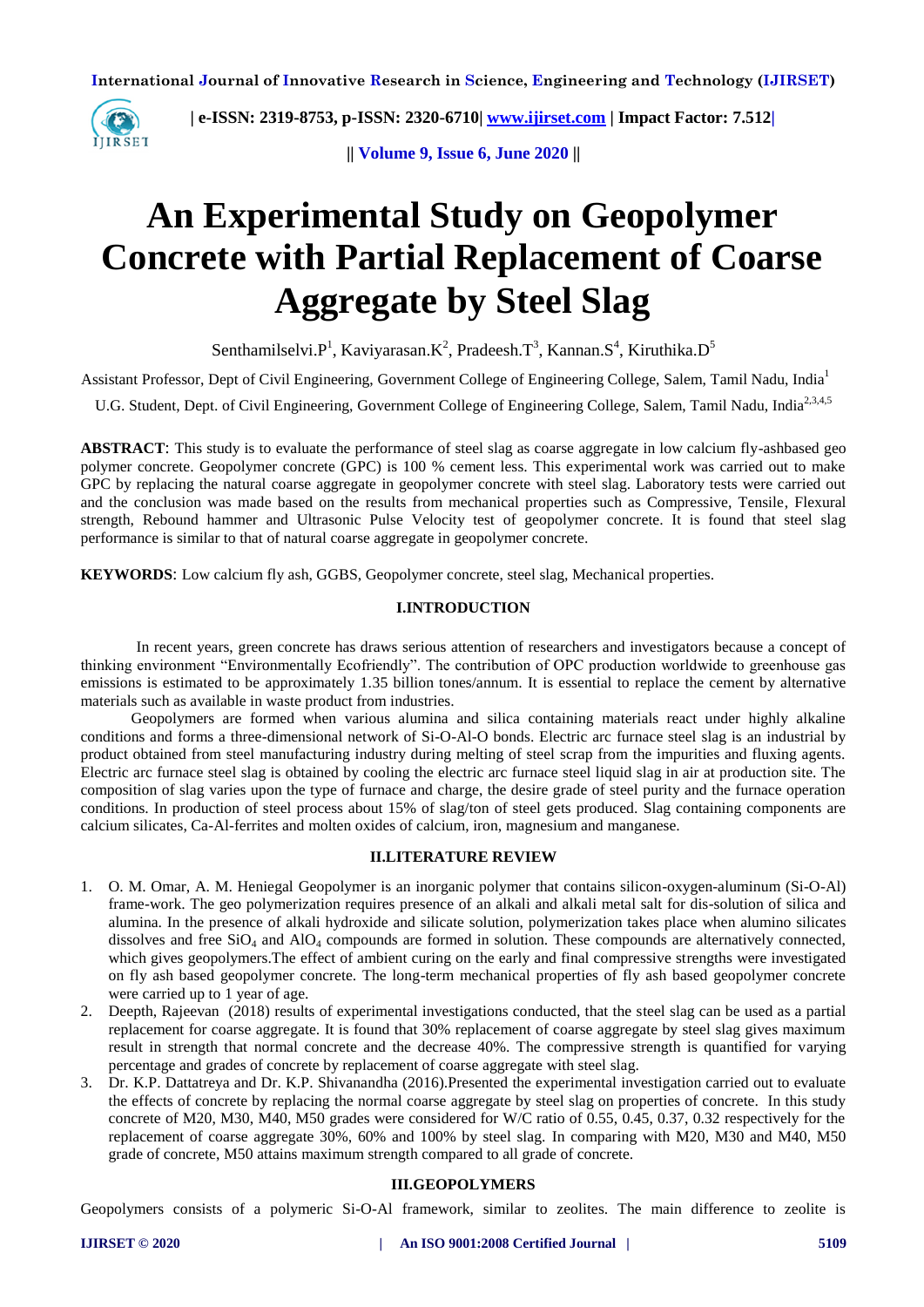

# **| e-ISSN: 2319-8753, p-ISSN: 2320-6710| [www.ijirset.com](http://www.ijirset.com/) | Impact Factor: 7.512|**

# **|| Volume 9, Issue 6, June 2020 ||**

geopolymers are amorphous instead of crystalline.

The reaction produces  $SiO<sub>4</sub>$  and  $AlO<sub>4</sub>$ , tetrahedral frameworks linked by shared oxygen as poly(sialates) or poly(sialate-siloxo) depending on the  $SiO<sub>2</sub>/Al<sub>2</sub>O<sub>3</sub>$  ratio in the system. The connection via long range covalent bonds. Thus geopolymer structure is perceived as dense amorphous phase consisting of semi-crystalline 3-D alumino-silicate microstructure.

 Commercially produced geopolymers may be used for fire, heat-resistant coatings and adhesives, in medical applications, in manufacturing the high temperature ceramics, as a new binders for fire resistant fibre composites, in toxic and radioactive waste encapsulation and as new cements for concrete.

## **IV.MATERIALS**

#### **4.1. Fly ash:**

Class F type-low calcium fly ash conforming to ASTM C 618 obtained from lignite burning thermal power station was collected in dry state from Mettur Thermal Power Station (MTP), Salem, Tamil Nadu and used for making concrete. Specific gravity of fly ash is about 2.27. Chemical composition of fly ash used is listed in table 4.1.

| S. No          | Component                             | Weight% |
|----------------|---------------------------------------|---------|
| 1              | SiO <sub>2</sub>                      | 61.30   |
| $\overline{2}$ | $Al_2O_3$                             | 29.40   |
| 3              | $\overline{\mathrm{K}}_2\mathrm{O}_3$ | 1.20    |
| 4              | MgO                                   | 0.75    |
| 5              | CaO                                   | 1.21    |
| 6              | Fe <sub>2</sub> O <sub>3</sub>        | 3.27    |
| 7              | SO <sub>3</sub>                       | 0.003   |
| 8              | TiO <sub>2</sub>                      | 0.01    |
| 9              | Na <sub>2</sub> O                     | 0.73    |
| 10             | <b>CI</b>                             | 0.04    |
| 11             | LOI                                   | 0.67    |

**Table 4.1**Chemical composition of fly ash

# **4.2. Ground Granulated Blast Furnace Slag (GGBS):**

Ground Granulated Blast Furnace Slag conforming to IS 12089-1987 with specific gravity of GGBS is about 2.76 was used for the study. Chemical composition of GGBS used is listed in table 4.2

| S. No | Component                      | Weight% |
|-------|--------------------------------|---------|
|       | SiO <sub>2</sub>               | 33.77   |
| 2     | $Al_2O_3$                      | 13.24   |
| 3     | Fe <sub>2</sub> O <sub>3</sub> | 0.65    |
| 4     | MgO                            | 8.46    |
| 5     | CaO                            | 33.77   |
| 6     | MnO                            | 0.05    |
| 7     | Sulphide sulphur               | 2.23    |
| 8     | Sulphite sulphur               | 0.23    |
| 9     | Total chlorides                | 0.01    |
|       |                                |         |

#### **Table 4.2** Chemical composition of GGBS

# **4.3.Coarse aggregate:**

Crush gravel aggregate conforming to IS 383-2016 of maximum size 20mm was used for the study. Physical properties of coarse aggregate is listed in table 4.3.

| S. No | Parameter        | Value               |
|-------|------------------|---------------------|
|       | Bulk density     | $1480\text{kg/m}^3$ |
|       | Specific gravity | 2.94                |
|       | Water absorption | $1\%$               |
|       | Crushing value   | 18.3%               |
|       | Impact value     | 19.69%              |
|       | Fineness modulus | 6.90                |

**Table 4.3** Physical properties of coarse aggregate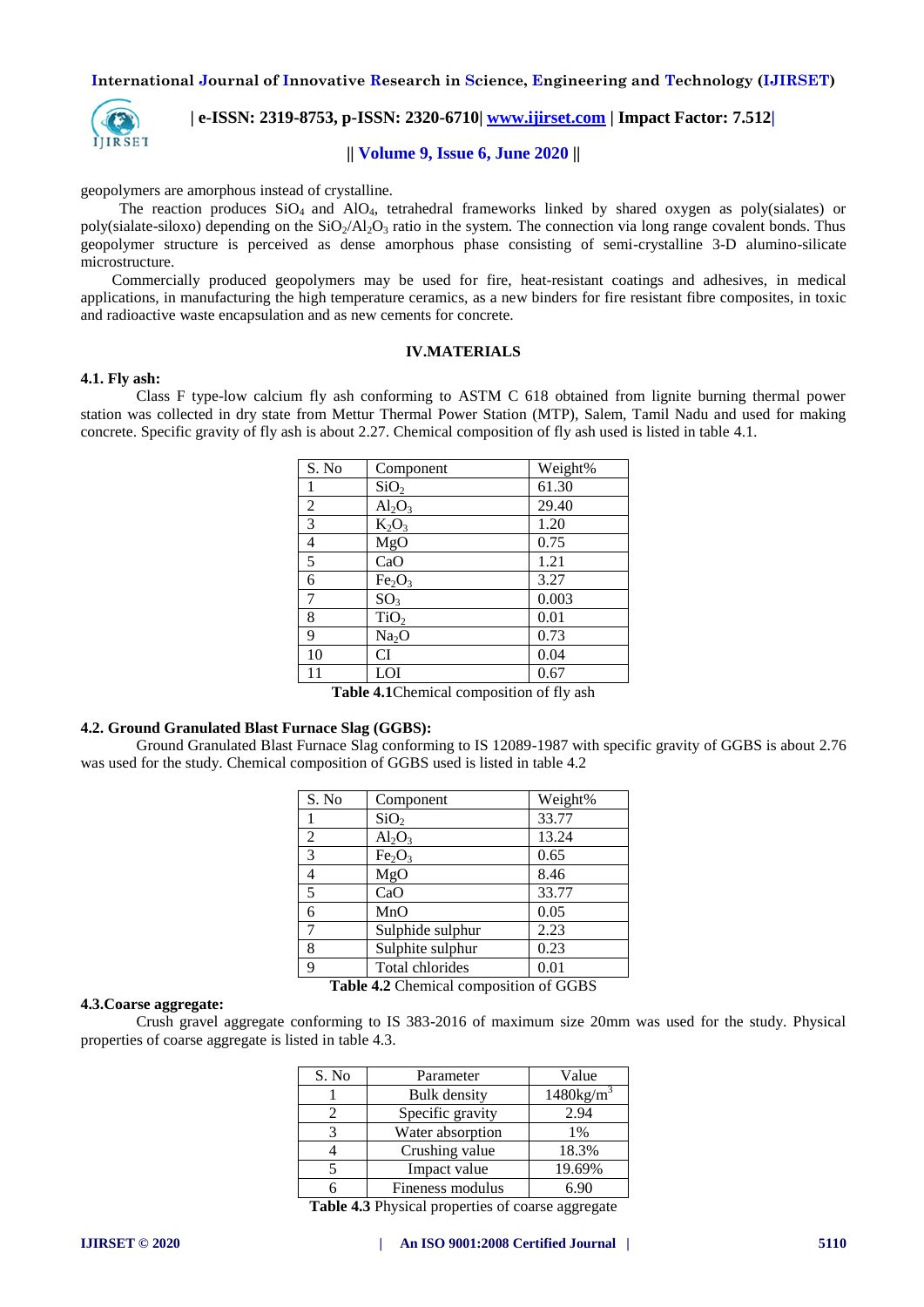

# **| e-ISSN: 2319-8753, p-ISSN: 2320-6710| [www.ijirset.com](http://www.ijirset.com/) | Impact Factor: 7.512|**

# **|| Volume 9, Issue 6, June 2020 ||**

#### **4.4.Steel slag aggregate**:

Scarp steel slag obtained from JSW steel Industry, Salem, Tamil Nadu steel re-rolling mill was crushed down using mechanical jaw type crusher and graded to a maximum size 20mm.Physical properties of steel slag are listed in Table 4.4.

| S. No | Parameter               | Value                    |
|-------|-------------------------|--------------------------|
|       |                         |                          |
|       | <b>Bulk Density</b>     | $1260$ kg/m <sup>3</sup> |
| 2     | Specific Gravity        | 3.48                     |
| 3     | <b>Water Absorption</b> | 1.5%                     |
|       | <b>Fineness Modulus</b> | 5.43                     |
|       | Crushing value          | 20.5%                    |
|       | Impact value            | 25.75%                   |

**Table 4.4** .Physical properties of steel slag aggregate

#### **4.5.M sand:**

M Sand of maximum size 4.75mm conforming to Zone II of IS 383-1970 was used as fine aggregate. Physical properties of M Sand are listed in Table 4.5

| S. No | Parameter               | Value                    |
|-------|-------------------------|--------------------------|
|       | <b>Bulk Density</b>     | $1.75$ kg/m <sup>3</sup> |
|       | Specific Gravity        | 2.59                     |
|       | <b>Water Absorption</b> | 0.5                      |
|       | <b>Fineness Modulus</b> | , 95                     |

**Table 4.5** Physical properties of M sand

#### **V. MIX DESIGN**

The following mix quantities are arrived for the**M35**grade of Geo polymer concrete.

| <b>MATERIAL</b>          | QUANTITY $(kg/m^3)$ |
|--------------------------|---------------------|
| Binder content           | 445.53              |
| Fine aggregate           | 629.603             |
| Coarse aggregate         | 1216.89             |
| Alkaline solution        | 191.58              |
| Solution to binder ratio | 0.43                |

**Table 5.1** Quantity of materials

#### **VI.EXPERIMENTAL WORK**

#### **6.1.Mixing:**

Mixing procedure is also same as convention concrete. Initially we have to prepare the Sodium Hydroxide and mix it with sodium silicate solution a day before of casting.Initially all the materials are mixed in dry condition and then the alkaline solution was added to the dry mix and the mixing was continued until obtained the homogenous mix.

# **6.2.Casting:**

Standard casting specimens such as cube size of 100mmX100mmX100mm, cylinder size of 100mm diameter and 200mm height, Prism size of 100mmX100mmX500mm were casted. After 24 hours, the specimens were demoulded.

# **6.3.Curing:**

Geopolymer concrete specimens were subjected to ambient curing at a temperature of  $(32^{\circ}C+2^{\circ}C)$  for a period of 7 days and 28 days.

#### **6.4.Testing:**

Cubes casted were put for compressive strength test and cylinders casted were put for tensile strength test under Universal Testing Machine (UTM). Prisms casted were put for flexural strength test.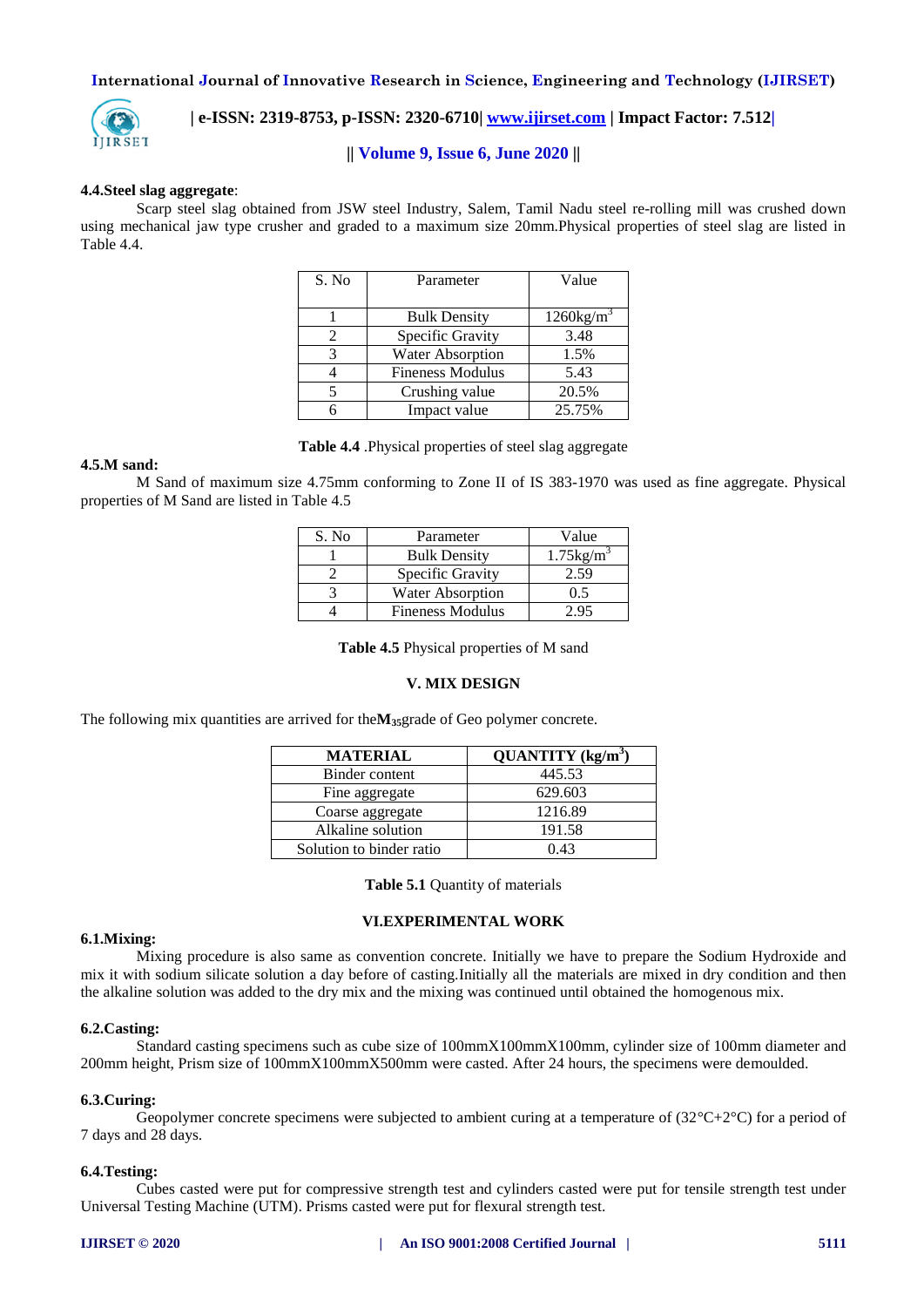

# **| e-ISSN: 2319-8753, p-ISSN: 2320-6710| [www.ijirset.com](http://www.ijirset.com/) | Impact Factor: 7.512|**

**|| Volume 9, Issue 6, June 2020 ||** 

# **VII.RESULTS AND DISCUSSION**

#### **7.1.Compressive strength test result:**



**Fig 1**Compressive Strength of geopolymer concrete at 28 days

# **7.2. Split Tensile Strength Test Results:**



**Fig 2** Split Tensile Strength of geopolymer concrete at 28 days

# **7.3 Flexural Strength Test Results:**



**Fig 3** Flexural Strengthof geopolymer concrete at 28 days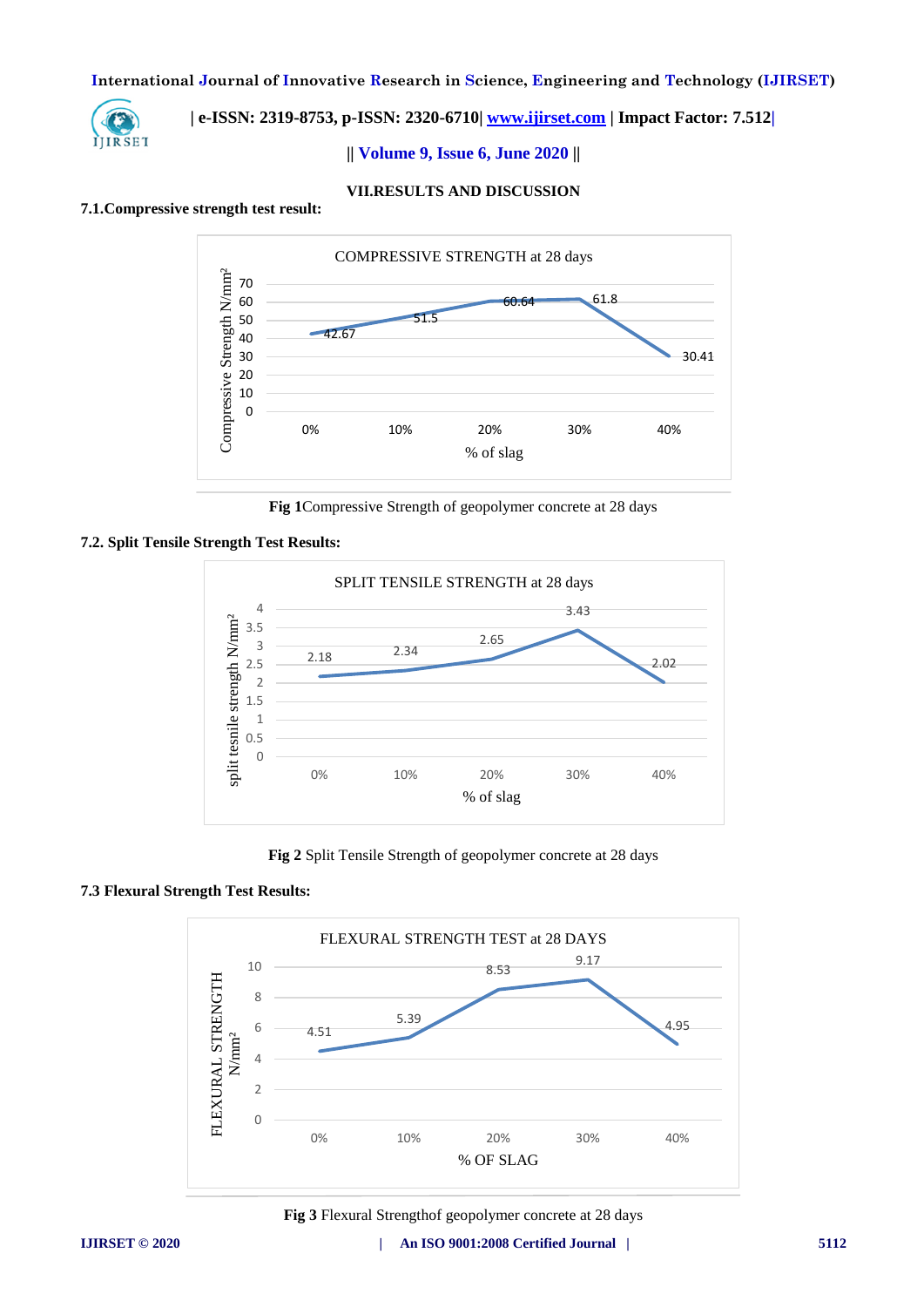

 **| e-ISSN: 2319-8753, p-ISSN: 2320-6710| [www.ijirset.com](http://www.ijirset.com/) | Impact Factor: 7.512|**

**|| Volume 9, Issue 6, June 2020 ||** 

# **7.4 Rebound Hammer Test Results:**



**Fig 4** Rebound Hammerof geopolymer concrete at 28 days

# **7.5 Ultrasonic Pulse Velocity Test Results:**



**Fig 5** Ultrasonic Pulse Velocity of geopolymer concrete at 28 days

# **VIII.CONCLUSION**

The aim of our experimental work is to determine the strength behavior offly ash based geopolymer concrete in which the coarse aggregate was partially replaced with steel slag. The compressive, tensile, flexural strength tests,Rebound hammer and Ultrasonic pulse velocity test results showed about 30% that the optimum amount of steel slag required to replace coarse aggregate by weight in geopolymer concrete is 30%.

 The Compressive strength of Geopolymer concrete increases to about 44.83% compared to control geopolymer concrete on 30% replacement of Coarse aggregate by Steel Slag and further increasing of percentage of Steel Slag leads to decrease in Compressive strength of Geopolymer concrete.